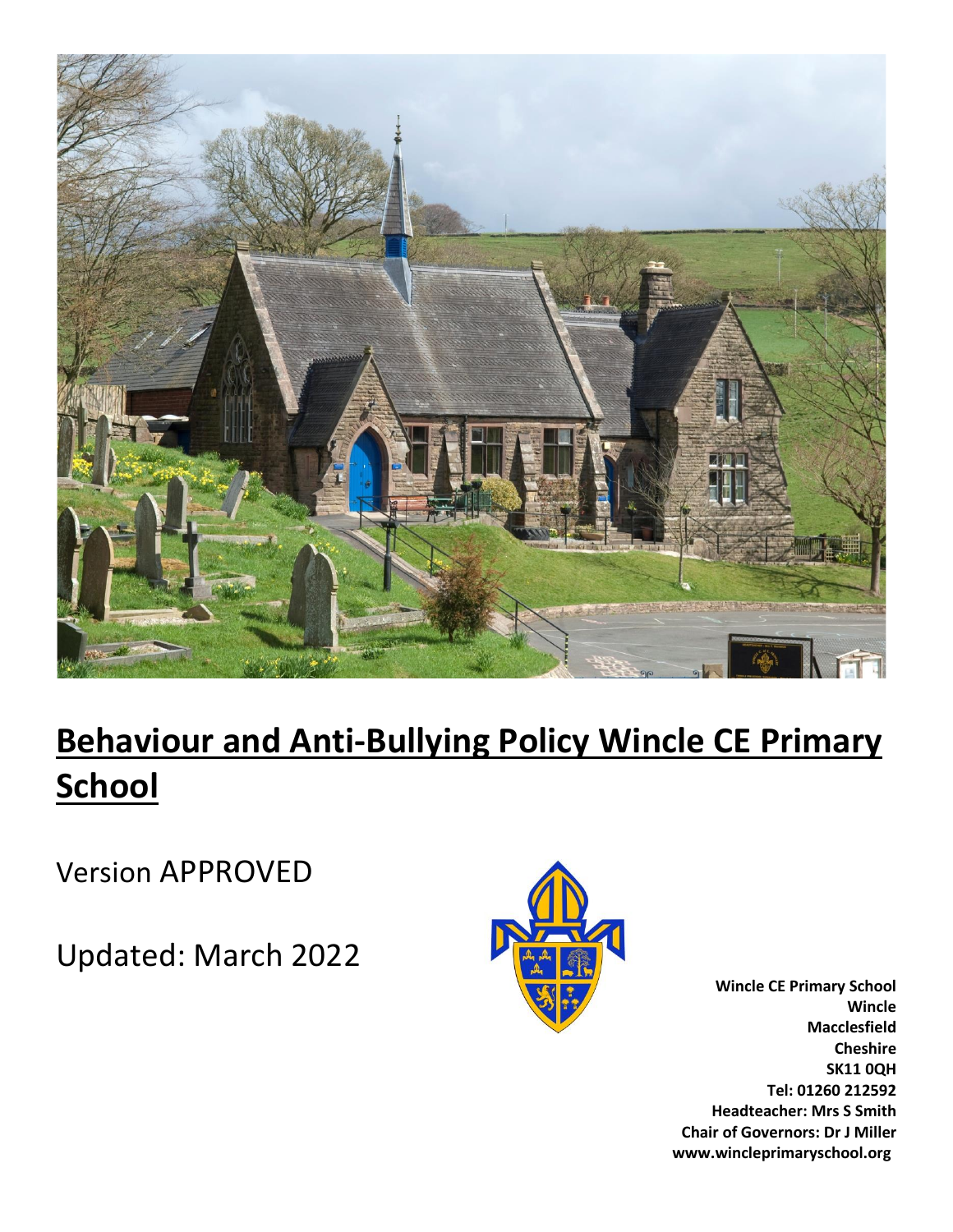#### **Version control**

| Date updated: | <b>Brief summary of changes:</b>                                                                                                                              |
|---------------|---------------------------------------------------------------------------------------------------------------------------------------------------------------|
| February 2022 | The whole policy has been rewritten following the publication of the DFE's 'Behaviour in schools<br>- Advice for headteachers and school staff.' January 2022 |

#### **Wincle School's Behaviour and Anti-Bullying Policy**

#### Our school's vision:

*Wincle School creates an enriching and outstanding rural education, nurturing the whole individual: body, mind and soul, inspiring rounded, happy, courageous children who exhibit a passion for learning, a confident faith, a loving concern for community and an inclusive respect for all.*

Our school vision encompasses the responsibility for all staff to promote pupils' positive behaviour, **and** encourage **an inclusive respect for all**. Engaging all pupils in their behaviour and conduct is recognised as a crucial part of this holistic approach to **inspiring happy, courageous** children who display a l**oving concern for the community** around them. We encourage our pupils to 'Shine like Stars' (Philippians 2:15) and to do this run with the following acronym:

|   |               | No act of kindness, no matter how small, is ever wasted." Aesop                                                                                       |
|---|---------------|-------------------------------------------------------------------------------------------------------------------------------------------------------|
|   |               | $\sqrt{2}$ e would like our pupils to have the confidence to know that they can make a difference: have hope for the                                  |
| S | Service       | future.                                                                                                                                               |
|   |               | We encourage our pupils to challenge injustice and inequality                                                                                         |
|   |               | Tour principles are founded on the truth that we are loved by the Father, Saved by the Son and Sanctified by                                          |
|   |               | the Holy Spirit.                                                                                                                                      |
|   | Theology      | $\overline{\blacktriangleright}$ We want to ignite passion and curiosity for learning, providing an exciting curriculum to inspire all learners to be |
|   |               | the best they can be.                                                                                                                                 |
|   |               | We encourage our pupils to show integrity                                                                                                             |
|   |               | We would like our pupils to have the courage to fight for what is important<br><b>X</b>                                                               |
|   | Attitude      | When things are challenging, we would like our pupils to display perseverance and not give up.<br>☆                                                   |
|   |               | Learn from yesterday, live for today, hope for tomorrow" Albert Einstein                                                                              |
|   |               | We nurture the whole individual: body, mind and soul                                                                                                  |
|   |               | We encourage the pupils to respect every living creature and show compassion.<br>77                                                                   |
|   | Relationships | ve would like our children to treat other people as they would like to be treated following Jesus' example.                                           |
|   |               | We are all unique                                                                                                                                     |
|   |               | We help all Naildren build trusting relationships                                                                                                     |
|   |               | Clothe yourselves with compassion, kindness, humility, gentleness and patience.' (Colossians 3:12)                                                    |
|   | Shine like    | m the Light of the world; he who follows Me will not walk in the darkness, but will have the Light of life."                                          |
|   | stars         | (John 8:12)                                                                                                                                           |
|   |               | We would like our pupils to shine in their behaviour, attitudes, relationships and learning.                                                          |

#### **The purpose of this policy:**

Good behaviour in schools is central to a good education. Wincle School needs to manage behaviour well so it can provide calm, orderly, safe and supportive environments in which children and young people want to attend and can learn and thrive. Being taught how to behave well is vital for children to succeed personally and for them to successfully navigate the communities they inhabit.

The governing body of Wincle CE Primary School acknowledges that it has the ultimate responsibility for the conduct of pupils and the standards of discipline employed at the school, and that it determines the general principles of behaviour and pupil conduct which are administered by the head teacher. Such principles include promoting self-discipline, having regard for authority, having regard for person and property, and expecting proper and courteous behaviour at all times.

Where behaviour is poor, pupils and staff can suffer from issues as diverse as lost learning time, child-on-child abuse, anxiety, bullying, violence, and distress. It can cause some children to stay away from school, missing vital learning time. Parents and pupils recognise managing behaviour well as one of the top priorities for schools.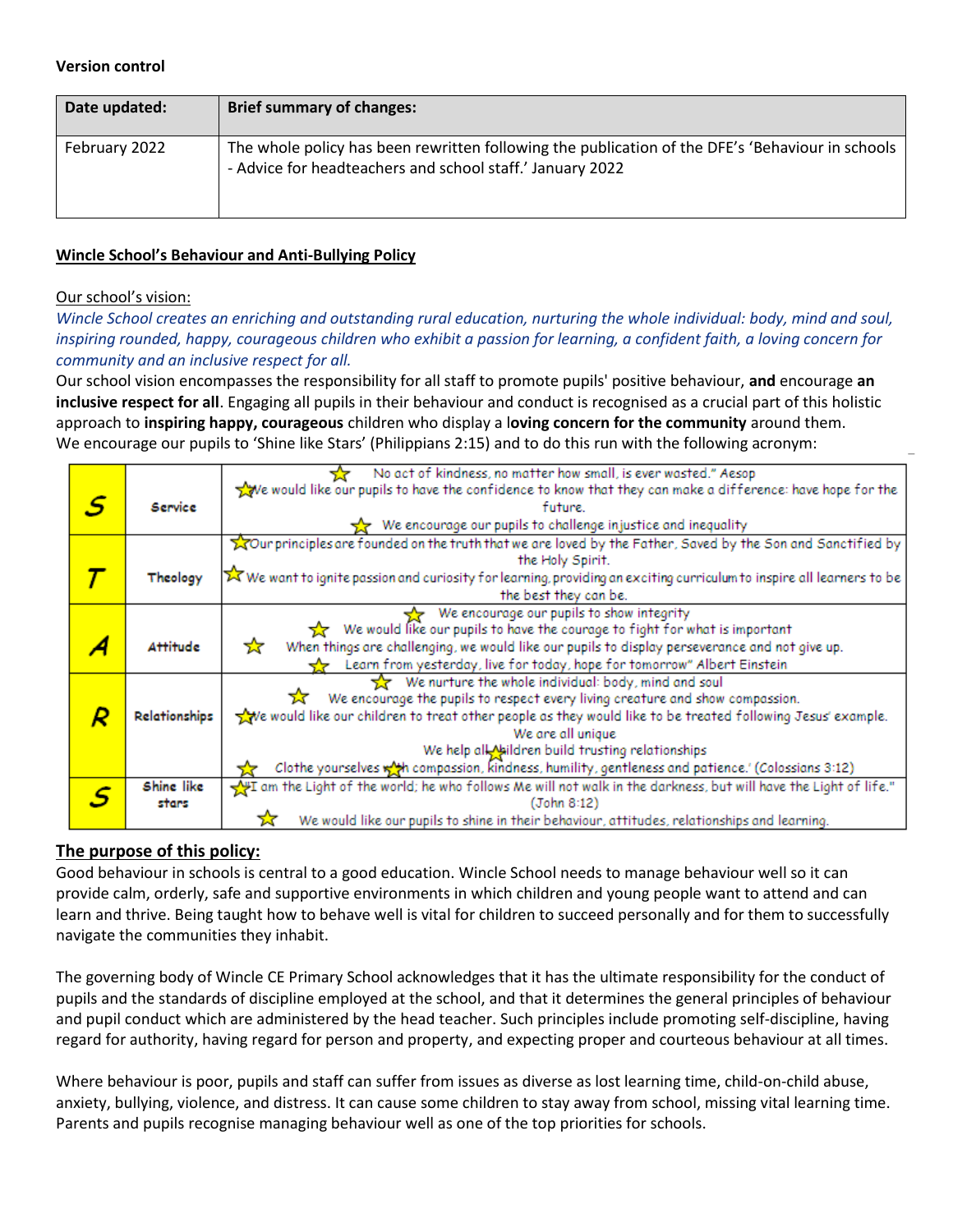# **People responsible:**

It is recognised that achieving high standards and expectations with regard to pupil behaviour and conduct is a collective responsibility which governors, the head teacher, teachers, support staff and the children themselves must identify, provide and maintain.

The headteacher of Wincle CE Primary School must determine measures which aim to:

- encourage good behaviour and respect for others;
- secure an acceptable standard of behaviour of pupils;
- promote, among pupils, self-discipline and proper regard for authority;
- prevent all forms of bullying (including cyberbullying, prejudice-based and discriminatory bullying);
- ensure that pupils complete any tasks reasonably assigned to them in connection with their education; and
- otherwise regulate the conduct of pupils.

#### The role of teachers and staff at Wincle CE Primary School:

Staff have an important role in developing a calm, positive, structured and safe environment for pupils and establishing clear boundaries of acceptable pupil behaviour. Staff should teach and model expected behaviour and positive relationships, so that pupils can see examples of good habits and are confident to ask for help and support when needed. They should also constantly challenge pupils to meet the school expectations and maintain the boundaries of acceptable conduct.

All staff should communicate the school norms, routines, values and standards both explicitly through teaching behaviour and in every interaction with pupils. Staff should consider the impact of their own behaviour on the school culture and how they can uphold the school rules and expectations.

#### The role of pupils:

All pupils at Wincle CE Primary School deserve to learn in an environment that is calm, safe, supportive and where they are treated with dignity. To achieve this, every pupil should be made aware of the school behaviour policies, standards, expectations, and consequence processes. Every pupil should be supported to achieve the behaviour standards, including a clear induction process that familiarises them with the school behaviour culture.

Special provision should be made for all new pupils to ensure they understand the school's behaviour policy and wider culture. Where it is necessary, extra support and training should be provided for pupils who arrive at the school with characteristics or circumstances e.g., being looked After Children, pupils joining the school as a 'managed move', pupils excluded from other schools, pupils with SEND and other factors.

#### Parents:

The role of parents is crucial in helping Wincle CE Primary School develop and maintain good behaviour. To support the school, parents should be encouraged to get to know the schools' behaviour policy and where possible, take part in the life of the school and its culture. Parents have an important role in supporting the school's policy and reinforcing it at home.

This policy has been constructed following consultation with the above groups. It identifies the principles which we agree to promote.

# **School Behaviour Curriculum**

Our behaviour curriculum defines the expected behaviours in school, rather than only a list of prohibited behaviour. It is centred on what successful behaviour looks like and defining it clearly for all parties.

Routines will be used to teach and reinforce the behaviours expected of all pupils. These routines will be simple for everyone to understand and follow. School leaders and staff will be role models in practising these routines to show pupils expected behaviour. Establishing and rehearsing these routines will help to create a calm environment. Appropriate adjustments will be made to routines for pupils with additional needs, where appropriate, to ensure all pupils can meet behavioural expectations. These adjustments may be temporary. Adjustments will be made proactively and by design where possible.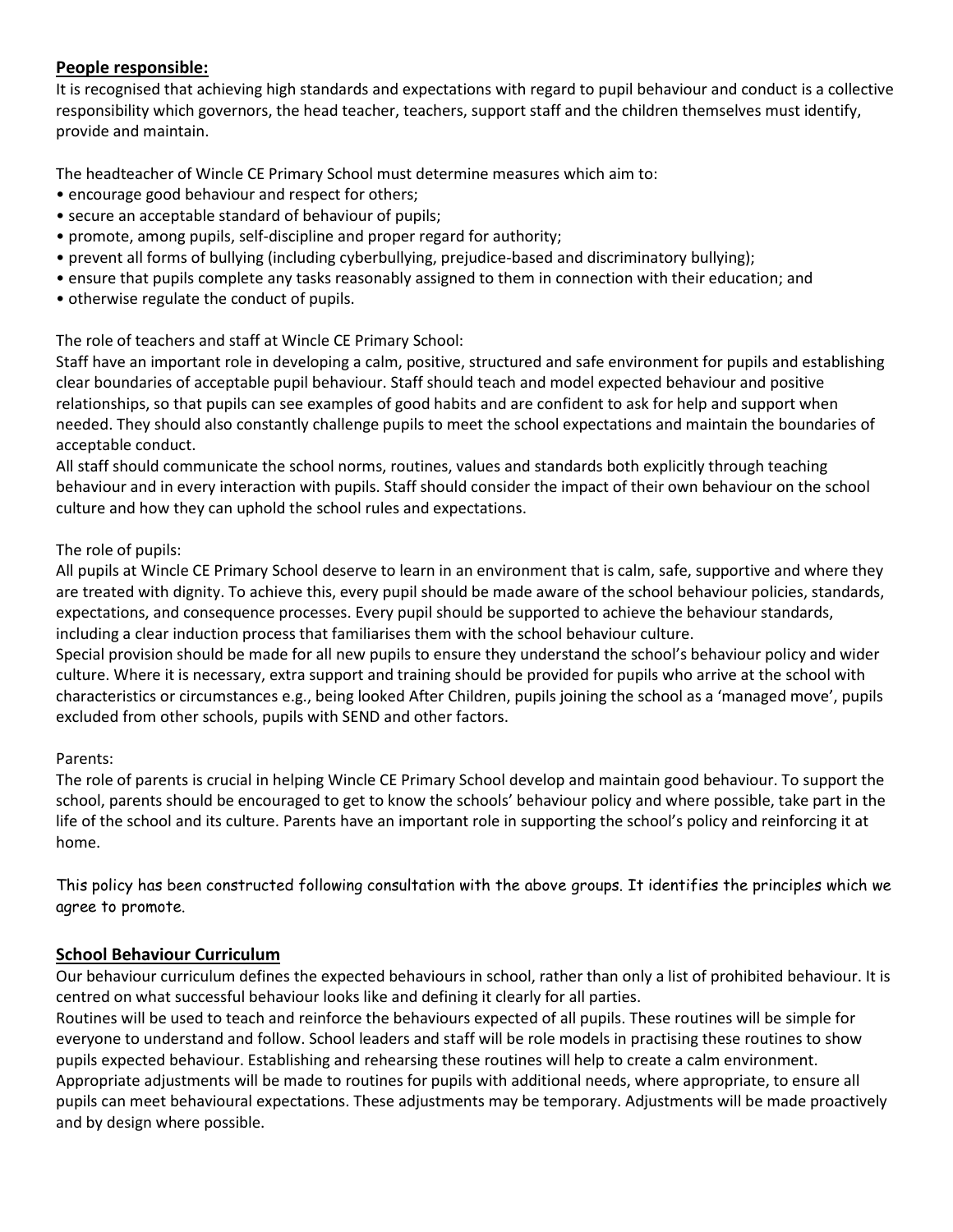Wincle CE Primary School is a caring school.

**People:** As part of God's family, we care for each other.

- Our school is a place where we endeavour to make one another feel safe, secure and happy.
- Our school is a place where everybody has feelings of worth and is respected for their individual opinions, skills and abilities.
- Our school is a place where we endeavour to promote fairness and high social and moral values.
- Our school is a place which encourages calm and order. We believe this helps the children to develop a personal discipline and inner peace. It gives them better opportunities to achieve satisfaction and quality in their endeavours.

**Property:** As part of God's family, we care for property.

• Our school is a place where every individual is expected to show respect for property whether it belongs to school, others or self.

**Environment:** As part of God's family, we care for our environment.

- Our school expects every individual to show concern for keeping the premises and the environment around it safe and attractive.
- Our school promotes a positive attitude towards behaviour and discipline through a well-ordered environment that is rich and rewarding, and in which each child is helped to develop his or her all-round potential.

**Education:** As part of God's family, we care about what and how we learn.

- Our school is a place where we encourage children, staff, governors, parents and carers to work together in partnership, and where there is a common bond to provide the very best for all the children who attend.
- Our school, above all, emphasises those values as depicted by Our Lord Jesus Christ who spent his life working for the welfare of others, and who provided us with the rules by which we all may live.

# **Aims of this policy:**

- To promote good behaviour throughout the school to ensure pupils can learn in a calm, orderly, safe and supportive environment and protect them from disruption.
- To encourage a whole-school approach to rewards and sanctions.
- To ensure school leaders visibly and consistently support all staff in managing pupil behaviour through following the behaviour policy and agreed routines
- To ensure staff and pupils understand the high expectations of pupils' conduct and behaviour
- To involve parents and carers in promoting good behaviour.
- To be consistent and fair.
- To have a positive approach to behaviour (praise the child who is doing right rather than speak to the one that is misbehaving, where possible).
- To ensure all children are safe, secure and happy, making a positive contribution.
- To provide a warm, caring environment in which the children
	- 1) have a positive value of self and others
	- 2) know that bullying will not be tolerated (\* see appendix for definition of bullying)
	- 3) are not afraid to talk to adults if they feel bullied.
- To ensure measures are taken so that general and targeted interventions are used to improve pupils' behaviour and support is provided to all pupils to help them meet behaviour standards.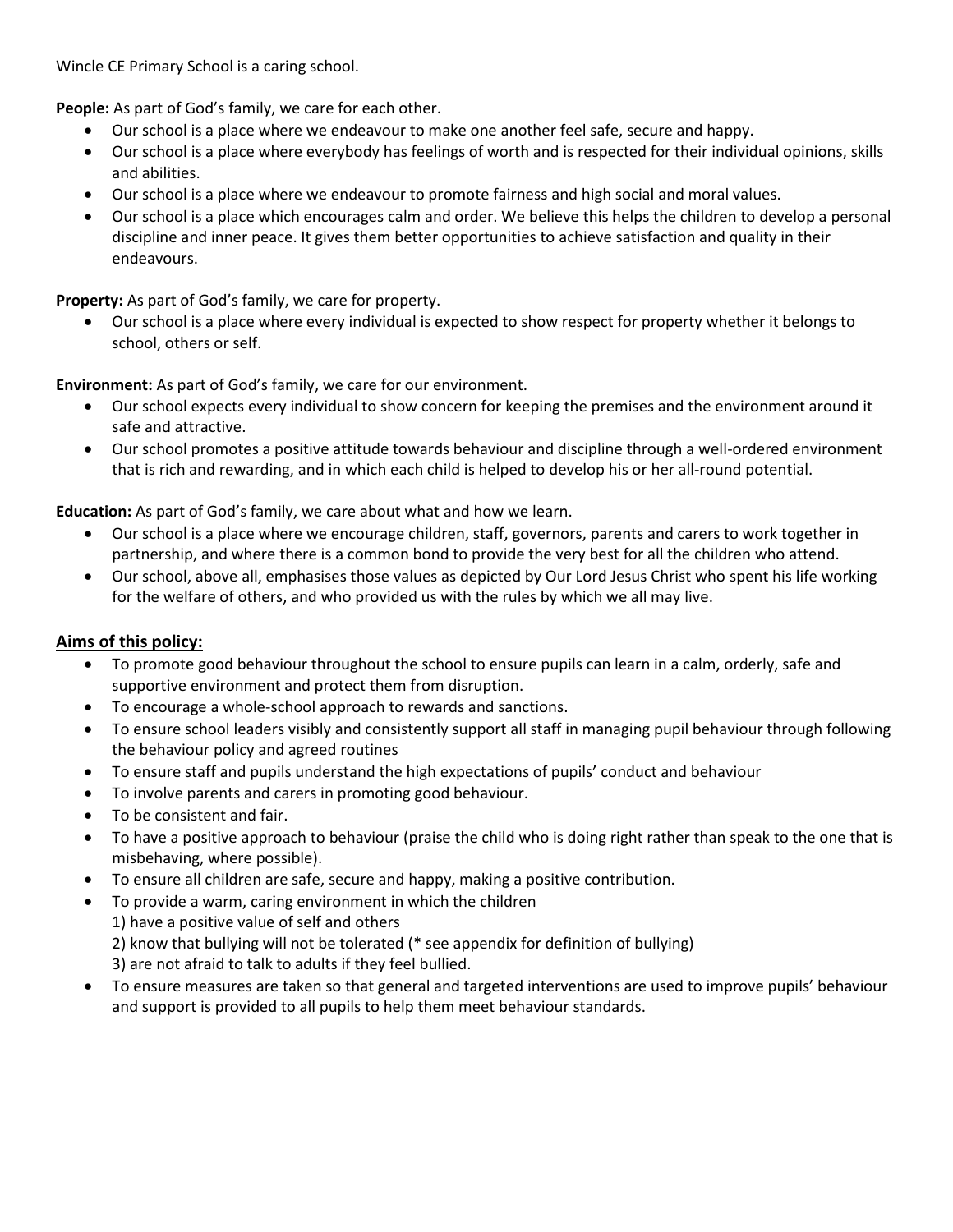# School Systems

With our school's vision in mind, all stakeholders have created a workable acronym as our behaviour code:

|   | Service             | Help each other stay safe and healthy by keeping your distance.<br>Encourage each other to wash your hands and dry them properly.<br>Think about tidying up your rubbish as well as equipment and lunchtime pots to help the staff.<br>Check in on your friends to see if they need a reassuring smile.<br>Be kind with your words and facial expressions.<br>Play fairly at playtimes and lunch times.<br>Follow the rules that the teacher gives for each activity. |
|---|---------------------|-----------------------------------------------------------------------------------------------------------------------------------------------------------------------------------------------------------------------------------------------------------------------------------------------------------------------------------------------------------------------------------------------------------------------------------------------------------------------|
|   | Theology            | Listen carefully to the teachers.<br>Try your hardest to complete your work showing the teachers what you can do.<br>Inspire others around you by showing what you know.<br>Help each other to be the best that you can be!                                                                                                                                                                                                                                           |
|   | <b>Attitude</b>     | Don't give up when things are hard - ask for help.<br>Complete your work to the best of your ability.<br>Show integrity by walking calmly and politely around school.<br>Wait your turn patiently when waiting for the toilet or to wash your hands.<br>Put up your hand if you need help in class so the teacher knows that you are waiting.                                                                                                                         |
| R | Relationships       | Show compassion to your friends inside school and when playing outside.<br>Encourage each other to stay safe and not cough or sneeze near anyone.<br>Support each other when trying new things.<br>Look after yourself - ask for help when you are feeling sad or worried.<br>Trust your teachers to keep you safe.                                                                                                                                                   |
|   | Shine like<br>stars | Smile as much as possible<br>Laugh a lot<br>Have fun with all your friends.<br>Enjoy learning lots of new things.                                                                                                                                                                                                                                                                                                                                                     |

At the beginning of each school year, all pupils and parents are given a code of conduct based on the above. Class rules are identified and shared across the school so pupils are encouraged to shine like a star in their behaviour. These are displayed in the classroom and signed by the children. Teachers regularly discuss the meaning of the rules, agreement and vision statement with their class.

In order to encourage a positive attitude towards good behaviour and conduct, as well as enforce sanctions, all staff have a responsibility and requirement to adhere to the following procedures:

Good behaviour is established through creating an environment where good conduct is more likely and poor conduct less likely. Good behaviour also requires positive reinforcement through rewards but also sanctions where rules are broken. Rewards and sanctions are equally important and necessary to support the whole-school culture. This helps develop a positive culture where all pupils feel safe and able to learn and staff feel supported and able to teach.

# **Rewards**

Acknowledging good behaviour encourages repetition and communicates the school community's expectations and values to all pupils. Using rewards and positive recognition provides an opportunity for all staff to reinforce the school's culture and ethos. Rewards and positive reinforcements will be applied clearly and fairly to reinforce the routines, expectations, and norms of the school's behaviour culture.

We will always try to acknowledge good behaviour and manners, and reward these with:

- Smiles and gestures
- Communicating praise to parents via phone call or written correspondence
- Certificates, prize ceremonies or special assemblies
- Positions of responsibility, or being entrusted with a particular decision or project;
- An entry onto the 'Shine like Stars' board
- Positive remarks
- Consistent praise for good behaviour and attitude to learning
- Dojos
- Gold stars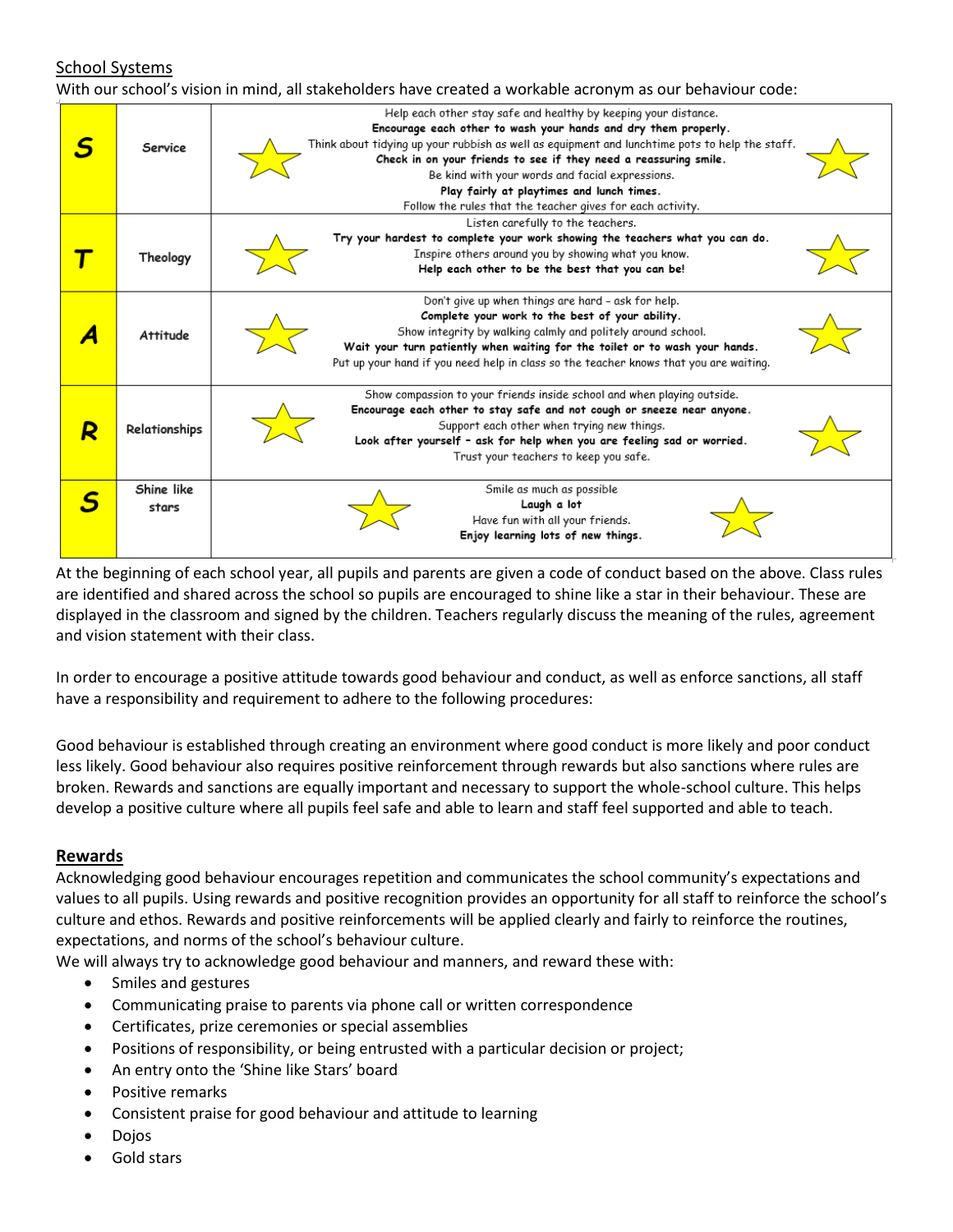- **Certificates**
- **Stickers**
- Whole-class or year group rewards, such as a popular activity

# **Sanctions**

When a member of school staff becomes aware of misbehaviour, they will respond in accordance with the school behaviour policy. Their priority should be to ensure the safety of the pupil, other pupils and staff and to restore a calm and orderly environment. It is important that staff across a school respond in a consistent manner so pupils know with certainty that misbehaviour will always be addressed, and that context will be taken into account. De-escalation techniques can be used to prevent further behaviour issues arising and recurring. Where necessary, sanctions should quickly follow the incident.

Wincle CE Primary School makes it clear that there are consequences for misbehaving and misbehaviour will not be ignored. The aims of any response to misbehaviour will be to:

- restore a safe, orderly environment in which all pupils can learn and thrive;
- attempt to prevent the recurrence of misbehaviour; and
- maintain the culture of the school by reinforcing the need for safety, calm and dignity.

All members of staff will respond predictably, promptly and assertively to incidents of misbehaviour. Inconsistency teaches pupils that boundaries are flexible which can encourage further misbehaviour. This reduces the deterrent effect of sanctions, which in turn dilutes their effectiveness.

Where appropriate, staff will take account of any contributing factors that are identified after an incident of misbehaviour has occurred: for example, if the pupil has suffered bereavement, experienced abuse or neglect, has mental health problems, has been subject to bullying, has needs including SEN or a disability (including any not previously identified), has been subject to criminal exploitation, or is experiencing significant challenges at home.

Sanctions will be applied clearly and consistently to reinforce the routines, expectations and norms of the school's behaviour culture. Consequences such as sanctions should be administered as consistently as possible to maximise their predictability. When appropriate, staff will make time for a pastoral discussion to ensure the pupil understands why they received the sanction and what they need to do in the future to improve their behaviour.

#### **The sanction process is as follows.**

The strategy for behaviour management adopted in lessons is a traffic light system which is displayed in every lesson. Any child disrupting other children's learning has their name written on the board to remind them of behaviour expectations, without any verbal intervention from the teacher, enabling teaching and learning to continue for the whole class.

If the poor behaviour continues then the child is asked to 'catch up at break', meaning that five minutes of the next playtime has been lost so work can be completed. This also provides an opportunity for the behaviour to be discussed with a staff member and any reasons for the poor behaviour identified.

After each playtime there is a fresh start for everyone.

For more serious poor behaviour, for example, physical violence or swearing, then adults are expected to deal quickly and calmly with a problem that arises, making it clear to children why their behaviour is being called into question and what the consequences will be. Where children behave in a manner that is unacceptable, the school will fully involve parents in a process whereby future behaviour is guided and monitored. This may be in the form of a daily behaviour record.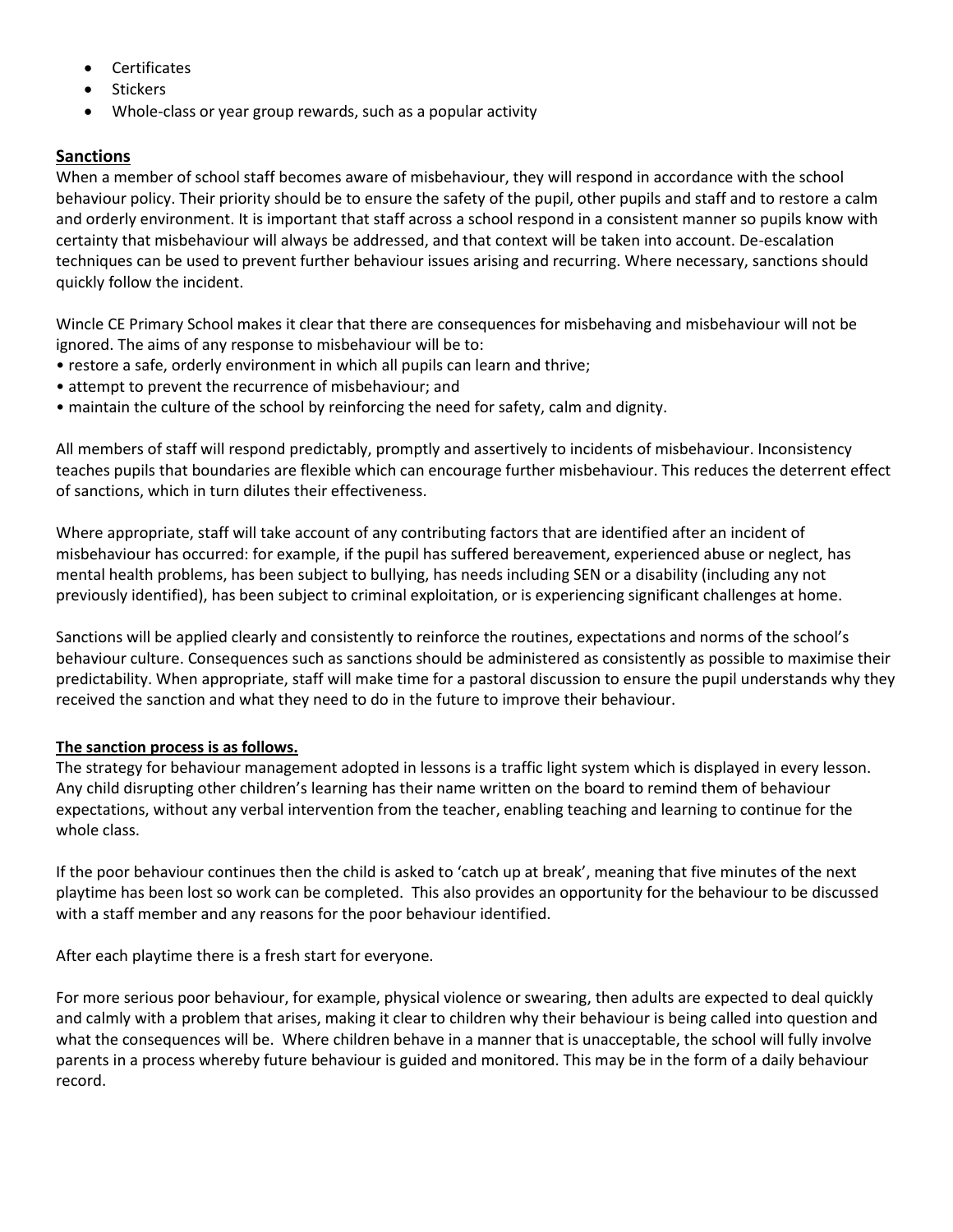Following a sanction, in order to support pupils to meet the behaviour expectations of the school, strategies should be considered to help pupils to understand how to improve their behaviour. These might include:

- a targeted discussion with the pupil;
- a phone call with parents;
- inquiries into the pupil's conduct with staff involved in teaching, supporting or supervising the pupil in school;

• inquiries into circumstances outside of school, including at home, conducted by the Designated Safeguarding Lead or a deputy; or

• considering whether the support for behaviour management being provided remains appropriate

Removal is where a pupil, for disciplinary reasons, is required to spend a limited time out of the classroom at the instruction of a member of staff. The use of removal should allow for continuation of the pupil's education in a supervised setting.

Removal from the classroom should be considered a serious sanction and only used when necessary. Removal should be used once other behavioural strategies in the classroom have been attempted, unless the behaviour is so extreme as to warrant immediate removal. As with all disciplinary measures, Wincle CE Primary School will consider whether the sanction is proportionate and consider whether there are any special considerations relevant to its imposition

Removal can be used for the following reasons:

- a) To restore order and calm following an unreasonably high level of disruption
- b) To enable disruptive pupils to be taken to a place where education can be continued in a managed environment.

Removal should be distinguished from the use of separation spaces (sometimes known as sensory or nurture rooms) for non-disciplinary reasons. For instance, where a pupil is taken out of the classroom to regulate his or her emotions because of identified sensory overload as part of a planned response.

Wincle CE Primary School will ensure there are a range of initial intervention strategies to help pupils manage their behaviour and to reduce the likelihood of suspension and permanent exclusion. This will be achieved by helping pupils understand behavioural expectations and norms and by providing support for pupils who struggle to meet these norms. Some pupils will need more support than others and this will be provided as proactively as possible. It will often be necessary to deliver this support outside of the classroom, in small groups, or in one-to-one activities.

Wincle School has a system in place to ensure relevant members of staff are aware of any pupil persistently misbehaving, whose behaviour is not improving following low-level sanctions, or whose misbehaviour is out of character and a sudden change from previous patterns of behaviour.

Persistently poor behaviour, where a child displays a regular or consistently negative / aggressive / violent approach to their peers / member of staff will be dealt with according to the following procedure:

- Parents will be informed of the negative / aggressive / violent behaviour and the next steps clarified if the behaviour is repeated / continues.
- Any repetition will lead to an Internal Exclusion in School.
- A further repeat will result in a Fixed Term Exclusion.
- A Permanent Exclusion from the School will be the result of a number of Fixed Term Exclusions.

#### **Prevention of exclusion**

A variety of methods are tried to prevent exclusion. These are as follows:

- The use of an adult to diffuse the situation and to 'calm' the child.
- Use of 'time-out' with another teacher in another class.
- Placement with the headteacher.
- Discussion and counselling with the child and other parties involved.
- Meetings and/or conversations with parents / carers at early stage.
- Use of external agencies such as play therapy etc.
- Internal exclusion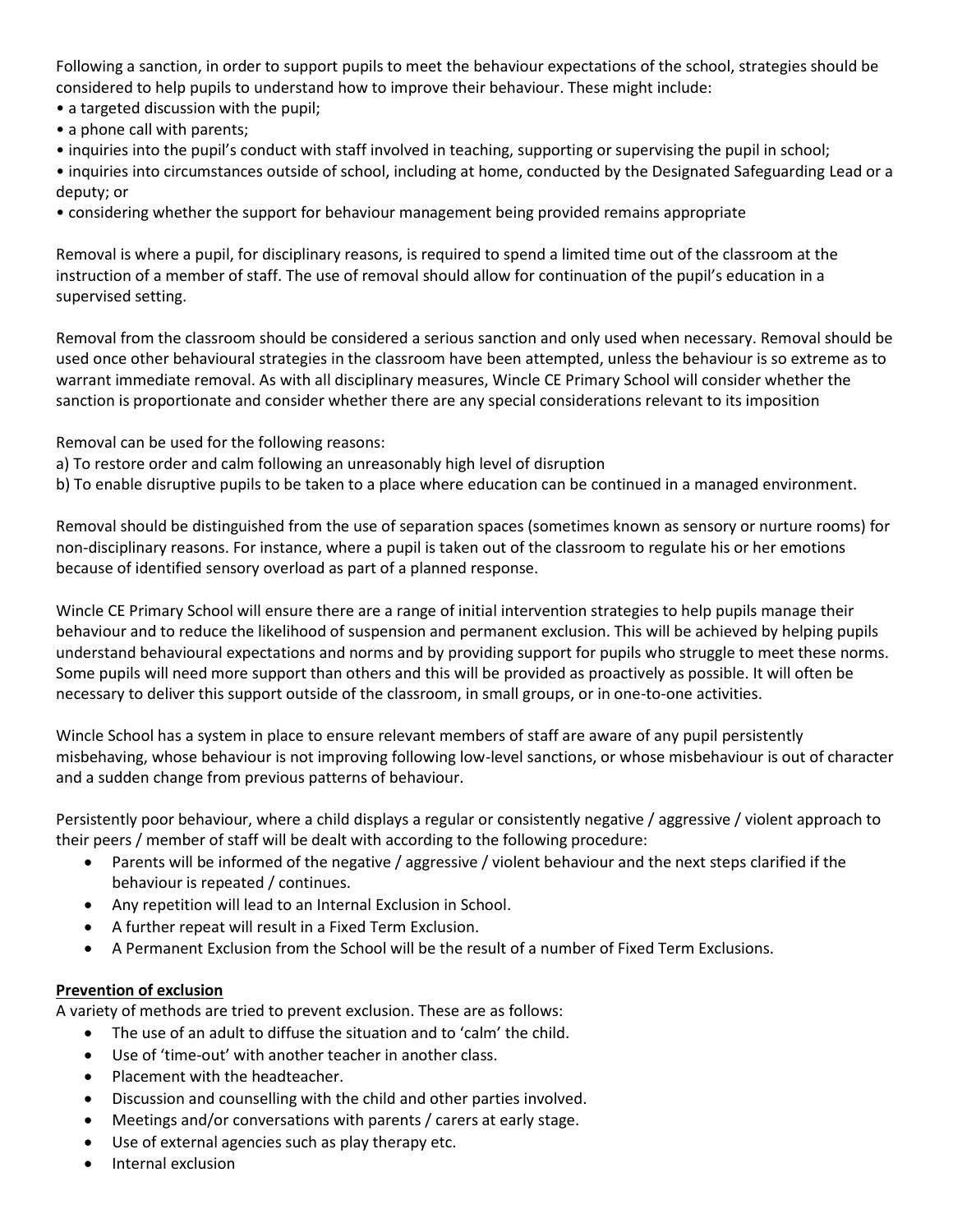# **Exclusion**

Please see our exclusions policy.

# **Behaviour outside of school:**

Teachers have the power to sanction pupils for misbehaving outside of the school premises to such an extent as is reasonable. Conduct outside the school premises and online conduct that teachers might sanction pupils for include misbehaviour:

- when taking part in any school-organised or school-related activity;
- when travelling to or from school;
- when wearing school uniform;
- when in some other way identifiable as a pupil at the school;
- that could have repercussions for the orderly running of the school;
- that poses a threat to another pupil; or
- that could adversely affect the reputation of the school.

All reports of poor behaviour will be given to the headteacher and the appropriate sanctions put in place.

# **Anti-bullying**

"Bullying is behaviour by an individual or group, repeated over time, that intentionally hurts another individual or group either physically or emotionally. Bullying can take many forms (for instance, cyber-bullying via text messages, social media or gaming, which can include the use of images and video) and is often motivated by prejudice against particular groups, for example on grounds of race, religion, gender, sexual orientation, special educational needs or disabilities, or because a child is adopted, in care or has caring responsibilities. It might be motivated by actual differences between children, or perceived differences."

(Preventing and tackling bullying in schools July 2017)

In Wincle C.E. School, bullying is rare. Ensuring that this remains the case is a high priority for Wincle School governors, staff, parents and children.

We will continue to promote the partnership between home and school.

We will regularly reinforce our school rules.

We will ensure that all children know that there is no excuse for bullying and that such behaviour is not tolerated in a Christian school.

We will ensure that all children know they can share their problems with adults in school and that they will be listened to and that appropriate actions will be taken.

# **Strategies for dealing with bullying:**

Adults should look for warning signs in children, asking:

- **\*** Is a child frowning, looking unhappy or angry?
- **\*** Is a child trying to get away from an aggressor?
- **\*** Is a child not taking turns?
- **\*** Is a child isolated?
- **\*** Is a child regularly crying?

**\*** Does a child regularly complain about their treatment by others? (But be careful about drawing incorrect conclusions!).

If bullying is reported, then the school will use the bullying investigation process and the forms from the Local Authority which have been formally approved by the governing body, and then share these with parents.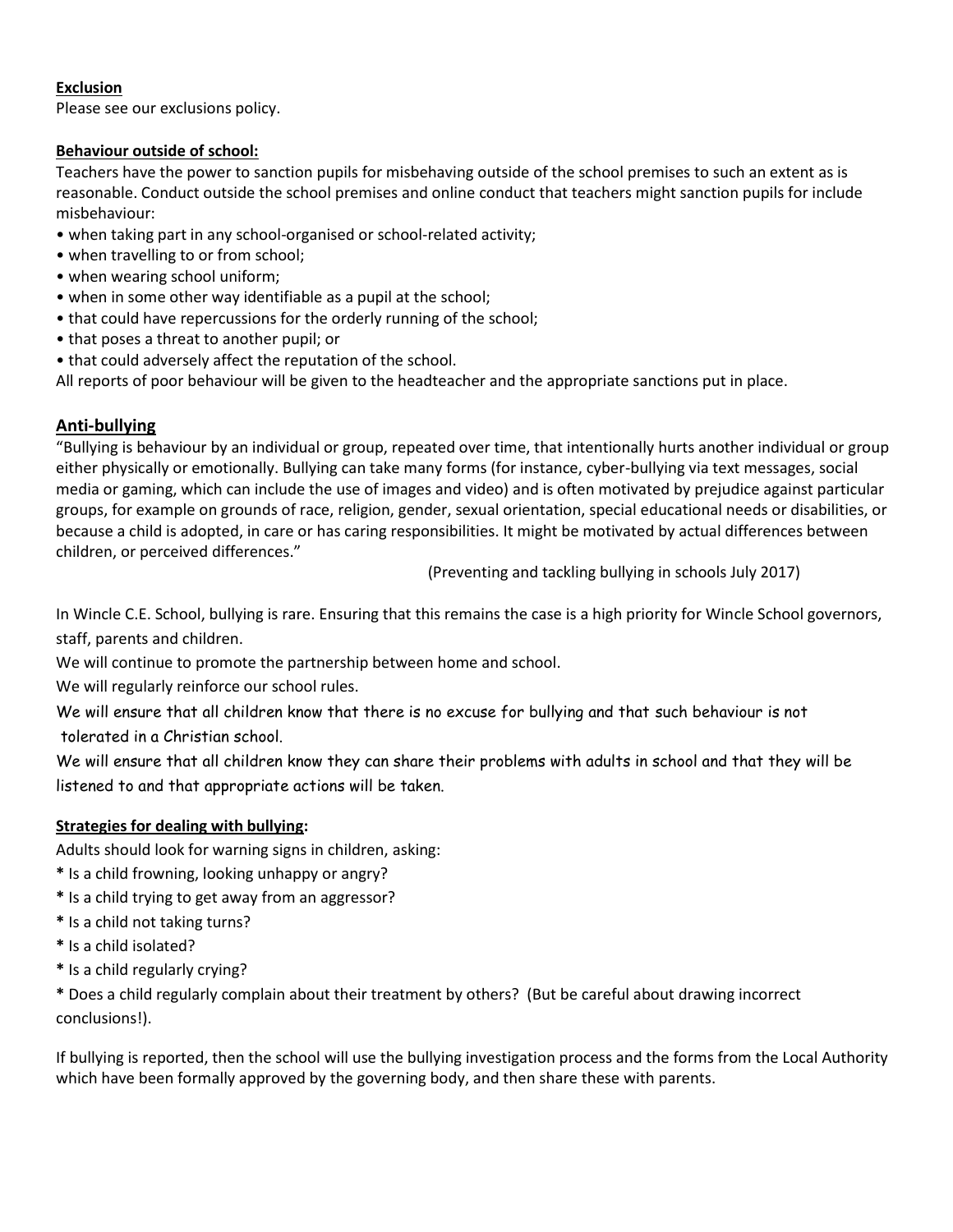#### **Disciplining the bully**

"Schools should apply disciplinary measures to pupils who bully in order to show clearly that their behaviour is wrong. Disciplinary measures must be applied fairly, consistently, and reasonably taking account of any special educational needs or disabilities that the pupils may have and taking into account the needs of vulnerable pupils. It is also important to consider the motivations behind bullying behaviour and whether it reveals any concerns for the safety of the perpetrator. Where this is the case the child engaging in bullying may need support themselves."

(Preventing and tackling bullying in schools July 2017)

Measures to discipline bullies in Wincle CE Primary School will be agreed on an individual basis in discussion with the headteacher, class teacher, child and parents.

# **Sexual abuse and discrimination**

The school prohibits all forms of sexual abuse and discrimination, including sexual harassment, gender-based bullying and sexual violence. The school will respond promptly and appropriately to any sexual harassment complaints in line with the Child Protection and Safeguarding Policy; appropriate steps will be taken to stop the harassment and prevent any reoccurrence. Discipline for incidents of sexual harassment will be determined based on the nature of the case, the ages of those involved and any previous related incidents.

#### **Communicating and monitoring this policy:**

Communicating this school policy to all members of the community is an important way of building and maintaining the school's culture. It helps make behaviour expectations transparent to all pupils, parents and staff members and provides reassurance that expectations of behaviour and responses to misbehaviour are consistent, fair, and predictable.

Wincle CE school's behaviour policy will be put in writing to parents, staff, and pupils at least once a year. It will also be published on the school website.